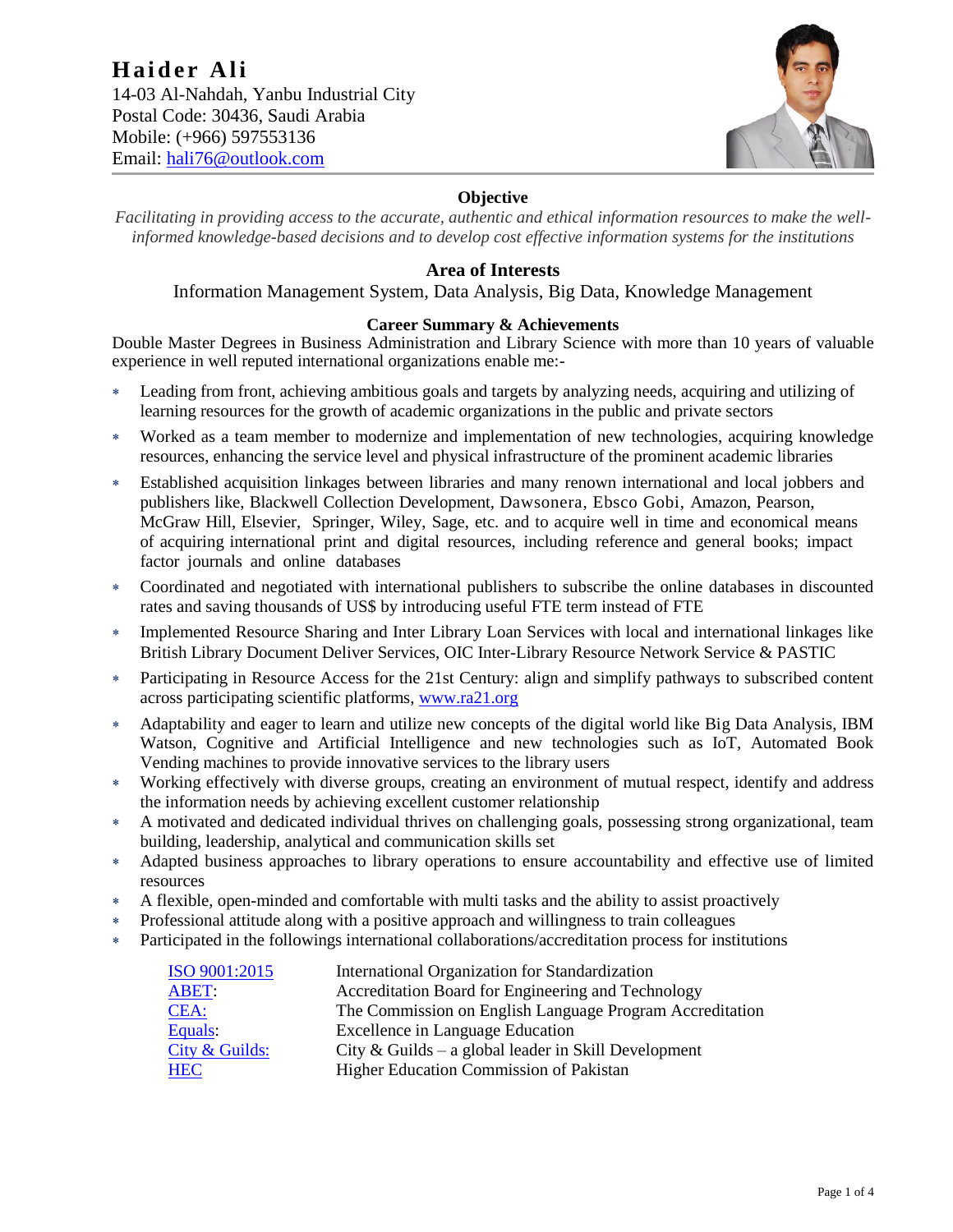# **Academic Qualifications**

#### **Accredited by International Education Credential Analysis and University of Toronto, Canada**

| <b>Master of Business Administration</b>                                                                        |                                                                                                                                                                     |                                                                                                                                                                      |                                                                                                                                                                       |               | <b>January 03, 2000 to August 31, 2002</b>        |                                                                                                                                                                               |  |
|-----------------------------------------------------------------------------------------------------------------|---------------------------------------------------------------------------------------------------------------------------------------------------------------------|----------------------------------------------------------------------------------------------------------------------------------------------------------------------|-----------------------------------------------------------------------------------------------------------------------------------------------------------------------|---------------|---------------------------------------------------|-------------------------------------------------------------------------------------------------------------------------------------------------------------------------------|--|
| Institute of Business Administration, University of the Punjab, Pakistan                                        |                                                                                                                                                                     |                                                                                                                                                                      |                                                                                                                                                                       |               |                                                   | www.ibapu.edu.pk                                                                                                                                                              |  |
| $\ast$<br>$\ast$<br>$\ast$<br>$\ast$<br>$\ast$                                                                  | Business Communication &<br><b>Report Writing</b><br><b>Business Research</b><br><b>Mathematics and Statistics</b><br>Development Economics<br>Economic Development | $\ast$<br>$\ast$<br>$\ast$<br>$\ast$<br>$\ast$<br>$\ast$                                                                                                             | <b>Behavioral Sciences</b><br>Economics<br><b>Essentials of Management</b><br><b>Financial Accounting</b><br><b>Financial Analysis</b><br><b>Financial Management</b> |               | $\star$<br>$\ast$<br>$\star$<br>$\ast$<br>$\star$ | Islamic Ethics & Corporate Law<br><b>Managerial Policies</b><br><b>Marketing Management</b><br>Corporate Law<br><b>Computer Based Management</b><br><b>Information System</b> |  |
| <b>Master of Arts in Library Science</b><br>Dept. of Information Management, University of the Punjab, Pakistan |                                                                                                                                                                     |                                                                                                                                                                      | September 01, 1995 to July 30, 1997<br>www.pu.edu.pk                                                                                                                  |               |                                                   |                                                                                                                                                                               |  |
| $\ast$<br>$\ast$<br>$\ast$<br>$\ast$                                                                            | Information Science &<br>System<br><b>Research Methods</b><br>Reference Services &<br>Sources<br>Management of Library<br>Operations                                | Serial's Librarianship<br>$\ast$<br>Bibliography & Citation<br>$\ast$<br>Management<br>Principles of Library<br>$\ast$<br>Management Foundations of<br>Librarianship |                                                                                                                                                                       |               |                                                   | Introduction to Subject<br>$\star$<br>Analysis Resources in<br>Humanities, Social Sciences<br>and Technology                                                                  |  |
|                                                                                                                 | <b>Bachelor of Science</b><br>University of the Punjab, Pakistan                                                                                                    |                                                                                                                                                                      |                                                                                                                                                                       |               |                                                   | September 01, 1992 to February 28, 1995<br>www.pu.edu.pk                                                                                                                      |  |
| * English Studies                                                                                               |                                                                                                                                                                     | * Statistics                                                                                                                                                         |                                                                                                                                                                       | * Mathematics |                                                   | * Physics                                                                                                                                                                     |  |
|                                                                                                                 | Doconroh Dublications                                                                                                                                               |                                                                                                                                                                      |                                                                                                                                                                       |               |                                                   |                                                                                                                                                                               |  |

## **Research Publications**

- Ali H. (2018). Integrated Library System: An Overview in the Saudi Arabia and Successful Implementation at the Royal Commission, Saudi Arabia. Paper presented at Libraries Powering the Future, COUSGI, Atlanta, USA (secured full scholarship for presenting the paper)
- Yu, Y., & Ali, H. (2012). New Generation Discovery: A Systematic View for Its Development, Issues and Future. Paper presented at the Change and Challenge: Redefine the Future of Academic Libraries, Beijing, China. <http://hdl.handle.net/10754/313408>
- Ali, H., & Rehman, S. (2012). The Changing Role of Academic Libraries: Knowledge Organization Perspective. Pakistan Library & Information Science Journal, 43(1), 12-17. <https://search.ebscohost.com/login.aspx?direct=true&db=lxh&AN=74695974&site=ehost-live>
- Ali, H., Rehman, S., & Shahzad, F. (2011). Integrated library management software as a knowledge organization system in academic institutes: case study of Yanbu Industrial College, Kingdom of Saudi Arabia. Paper presented at the Stability and Dynamism in Knowledge Organization: 8e Colloque international de l'ISKO France, University of Charles-De-Gaulle Lille 3, France. <http://www.conferences.isko-france.asso.fr/fr/abstracts/poster3.htm>
- Rehman, A., & Ali, H. (2001). Response and Outcome of Treatment in Malnourished and Well-nourished children with Acute Lymphoblastic Leukemia. Annals of Nutrition and Metabolism, 45(supplement 1), 1- 604.
- Ali, H. (1997). Research on Libraries and User Studies at the IER (Institute of Education and Research), University of the Punjab. Pakistani Librarian, Vol.3, 53-56.

#### **International Scholarships/Fellowships**

Cosugi SirisiDynix International Scholarship Award, USA, 2018 International Network for Availability of Scientific Publications (INSAP), UK, 2008 ACRC Nanyang Technological University, Singapore, 2007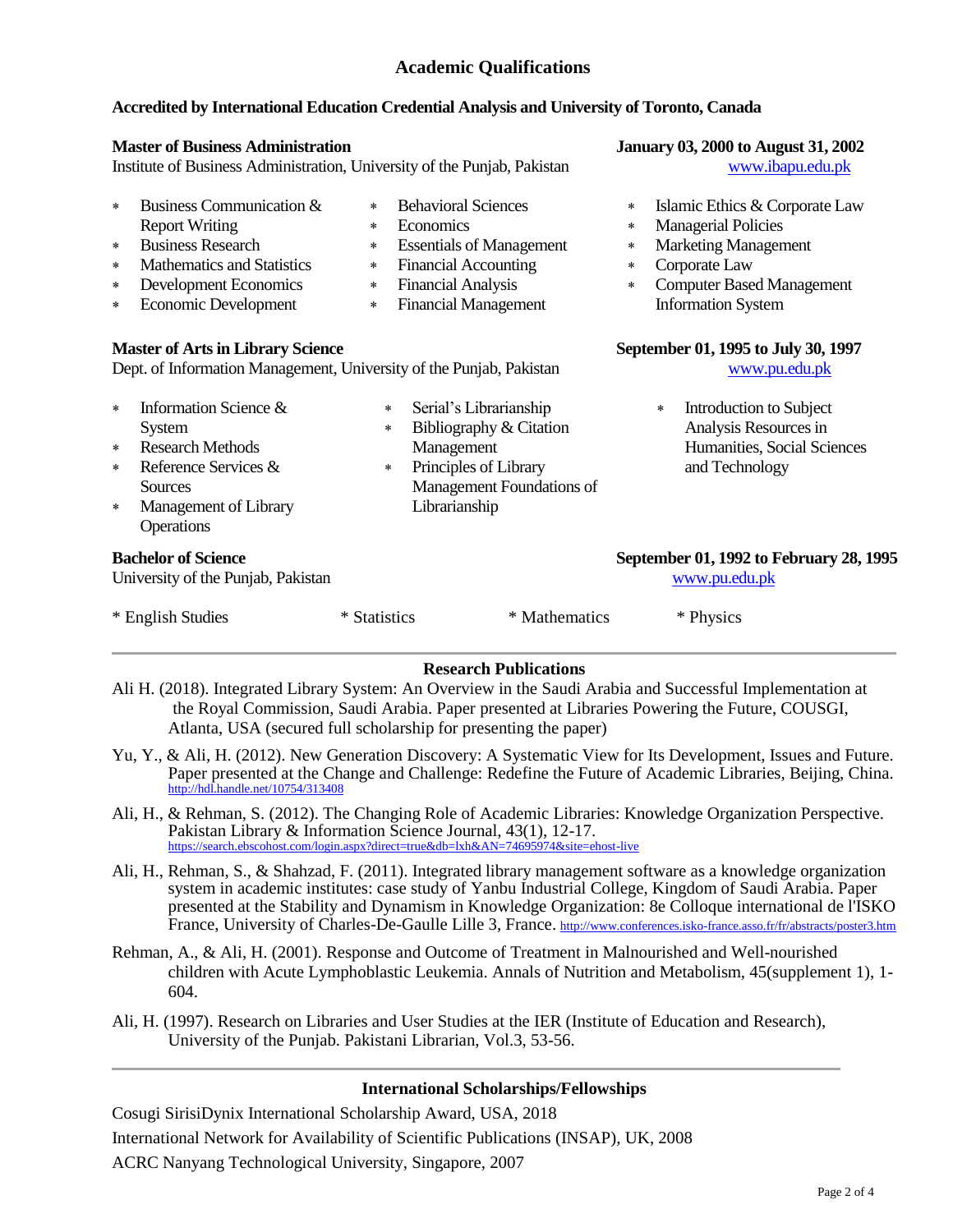

# **Lecturer/Manager Learning Resources [The Royal Commission Yanbu Colleges & Institutes, Saudi](http://www.rcjy.gov.sa/) Arabia Jan 2010– to date**

- Teaching Effective Research Methods, EndNote Software, Information Literacy, Knowledge Management Courses and conducting specialized workshops
- Assisting Ministry of Higher Education for the provision of the Instructional Resources in Saudi Arabia
- Evaluating learning/information resources, services and programs
- Training Coordinator for seminars, Trainings and workshops on Cutting-Edge Technologies for Royal Commission staff, faculty members and for Industry Professionals
- Worked as Professional Trainer conducted training for use of cutting-edge technologies for effective teaching; more than 200 faculty members from 15 different nationalities
- Working as Technical member to design policy for future IT & Network infrastructure design and implementation to cater for increase in demand of IT related services in the College
- Working as Curriculum Development Coordinator in curriculum development committee
- Member Planning and Development team for devising policies and procedures for all colleges and institutes
- Developed procedures and policies for the different accreditation bodies and to streamline the departmental routines Preparing reports on resource and service utilization, data collection and analysis for the purposes of continuous improvement
- Providing leadership and oversight to a team of professionals that provide high level instructional resources to support top management executives
- Represents the department at appropriate meetings with external agencies and companies

# **ACRC Research Fellow [Nanyang Technological University, Singapore](http://www.ntu.edu.sg/) Aug 01, 2007-Oct 30 2007** Attended MBA courses Knowledge Management and Business Intelligence and participated in the study of Impact of Environmental Scanning on Organizational Performance and Effectiveness.

## **Continued Professional Development Courses**

| 04/2018 | De-identifying Human Subjects Data for Sharing, John Hopkins, USA                              |
|---------|------------------------------------------------------------------------------------------------|
| 02/2018 | Building a Culture of Innovation by Clarivate                                                  |
| 01/2018 | The Heart of Librarianship: Finding Balance in Challenging Times                               |
| 10/2017 | ORCID National Workshop Saudi Arabia, KAUST, KSA                                               |
| 08/2017 | Leadership Development: 5 skill areas you need to develop in your frontline leaders, MILE, KSA |
| 03/2017 | Analytics as a Source of Business Innovation, Webinar, MIT, USA                                |
| 02/2017 | Data management basics, Webinar, The UK Data Services                                          |
| 12/2016 | Leadership and Big Data Innovation, Webinar, Harvard Business School, USA                      |
| 11/2016 | Searching and analyzing in Scopus, Online Training, Elsevier, USA                              |
| 03/2016 | Data Analysis, System Administration and Reports Training, SirsiDynix Watford, UK              |
| 01/2015 | Problem Based Learning, German Malaysian Institute, Malaysia                                   |